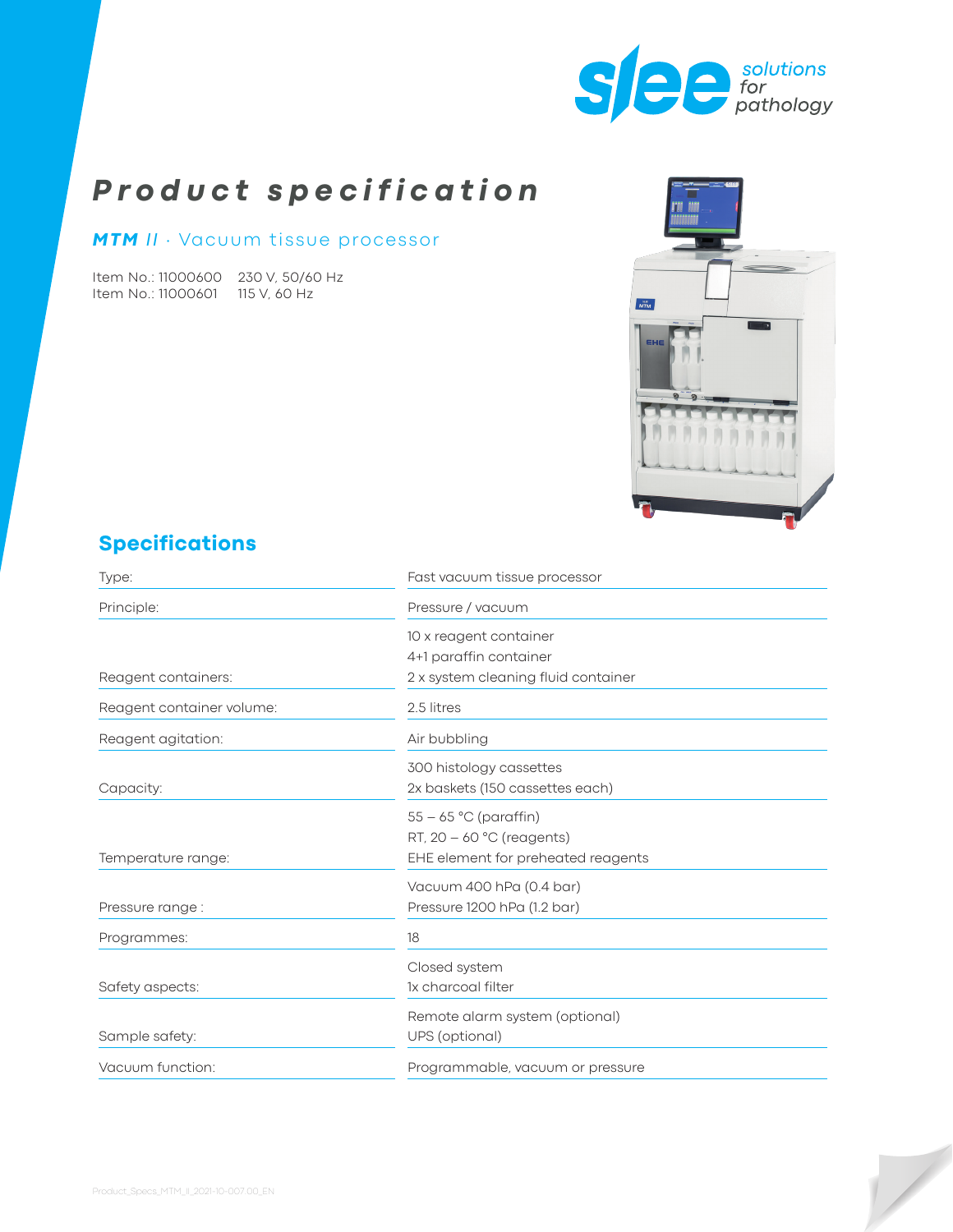

 $\sqrt{}$ 

#### **Specifications**

|                                    | Automatic system cleaning cycle                                |  |
|------------------------------------|----------------------------------------------------------------|--|
| Cleaning cycles:                   | Paraffin cleaning cycle                                        |  |
| Delay timer:                       | Up to 14 days, 23 hours, 59 minutes                            |  |
| User Interface:                    | 15" Color-TFT-Monitor, Touchscreen                             |  |
|                                    | USB, Printer interface                                         |  |
| Interfaces:                        | Fill and Drain Manual or automatic remote filling and draining |  |
| Reagent Management System:         | Fully automatic, programmable, automatic shifting of reagents  |  |
|                                    | 100 / 115 / 220 / 240 V; 50/60 Hz, 1500 W                      |  |
|                                    | IEC1010 classification Protective Class 1, Pollution deg. 2    |  |
|                                    | Overvoltage category II                                        |  |
| Power:                             | 800 V impulse (115 V version, 1500 V impulse (230 V version)   |  |
|                                    | 720 mm x 600 mm x 1.080 mm without monitor                     |  |
| Dimensions and weight [W x D x H]: | 720 mm x 600 mm x 1.430 mm with monitor                        |  |
| Weight [w/o accessories]:          | 135 kg                                                         |  |

## **Standard components**

| EHE element for preheated reagents                       |
|----------------------------------------------------------|
| 15"-TFT-display with touchscreen                         |
| 2 cassette baskets (stainless steel, 150 cassettes each) |
| Reagent beaker (10 pcs.)                                 |
| Paraffin beaker $(4 + 1$ pcs.)                           |
| Cleaning solution beaker (2 pcs.)                        |
| Mains cable                                              |
| Manual                                                   |